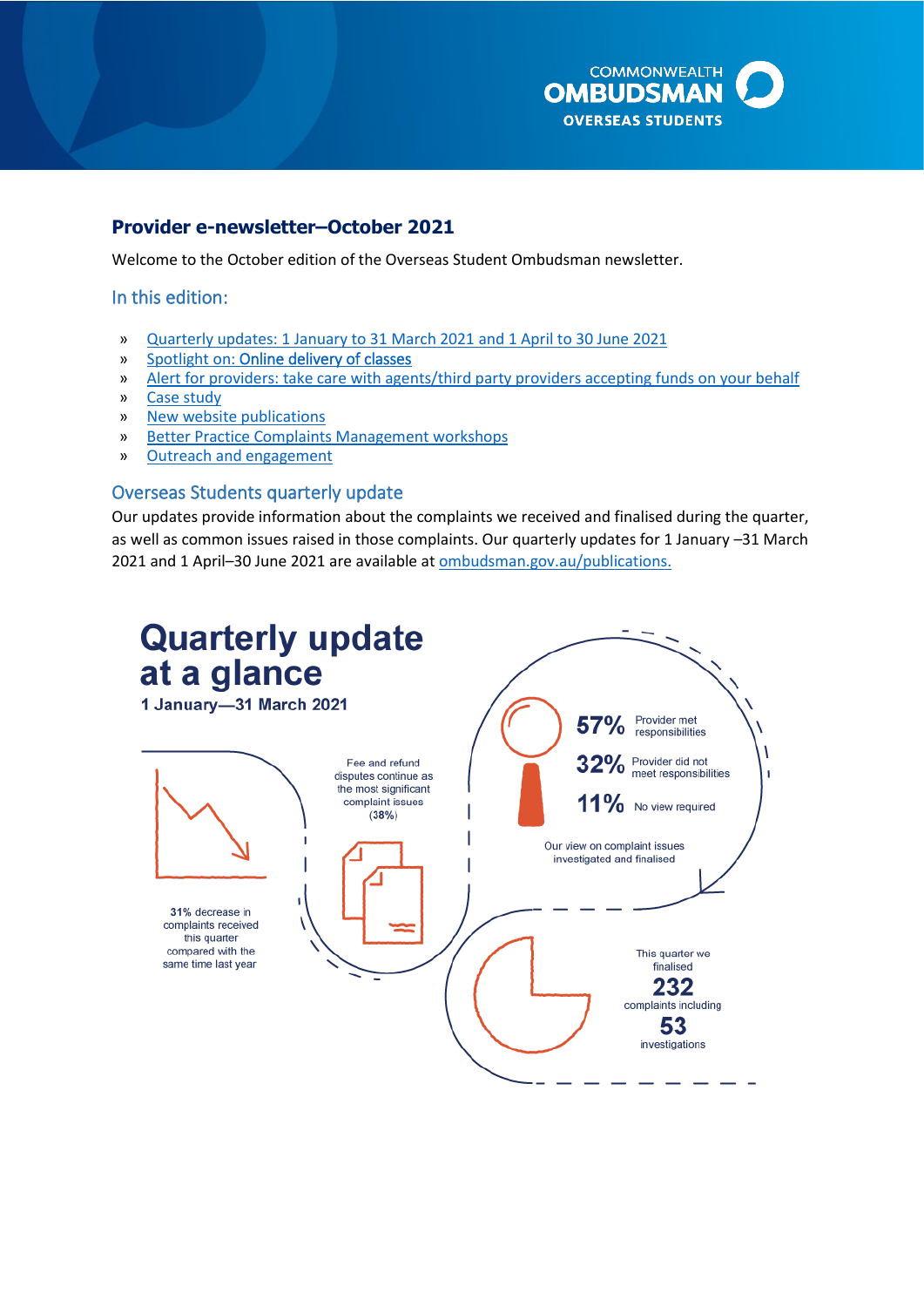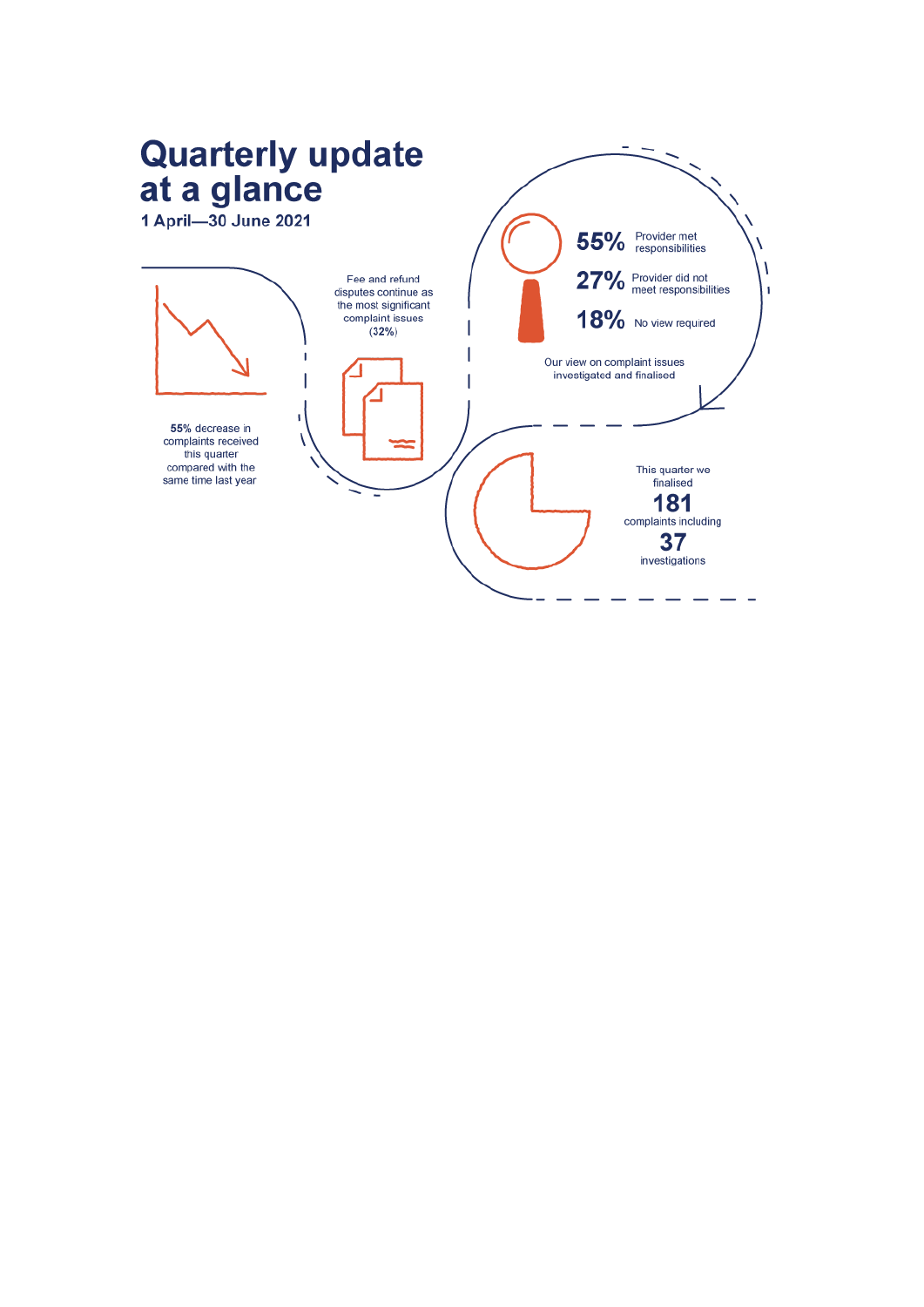# <span id="page-2-0"></span>Spotlight on online delivery of classes

Since the start of 2020, the impacts of the COVID-19 pandemic have challenged the delivery of education for both students and providers. During this time, our Office has received a broad range of complaints from international students engaged in online learning.

 Some students told us they did not want to engage in online classes at all. Others were willing to try online classes but then wanted to withdraw or defer from their studies due to negative experiences. We received complaints about online classes being poorly implemented by providers, with examples of students being



placed in classes that were not effectively set apart by language proficiency level, too many students in classes, and unreliable technology. Some students did not have access to suitable computers or reliable internet to effectively engage and learn through online classes. Some students were also challenged by financial and personal circumstances.

 what solutions, if any, the provider suggests to improve the student's study experience. Where We consider all complaints individually. Where a complaint is about online tuition, we review the provider's policies and procedures and consider the relevant legislative requirements. We explore students do not wish to accept a solution other than a release and refund, we consider the terms of the written agreement with their provider and whether the course is being delivered in accordance with that agreement. If it is not, we consider the provider cannot rely on its refund policy.

 studies in the existing course, the provider must comply with the requirements under section 46D of Where there is no *valid* written agreement and the student states they do not wish to continue their the *Education Services for Overseas Students Act 2000* (the ESOS Act). Section 46D is usually associated with provider default but, if a provider is unable to continue delivering the course as agreed with the student, the section 46D requirements provide an appropriate course of action. Specifically, the provider should place the student in another course with their agreement or refund the student's unspent tuition fees.

<span id="page-2-1"></span>Recent advances in the online delivery of services may improve the situation for both students and providers. However, with the ongoing challenges of the pandemic, it is likely that other factors such as border restrictions, lockdowns, financial pressures, personal resources, and other circumstances will still have an impact.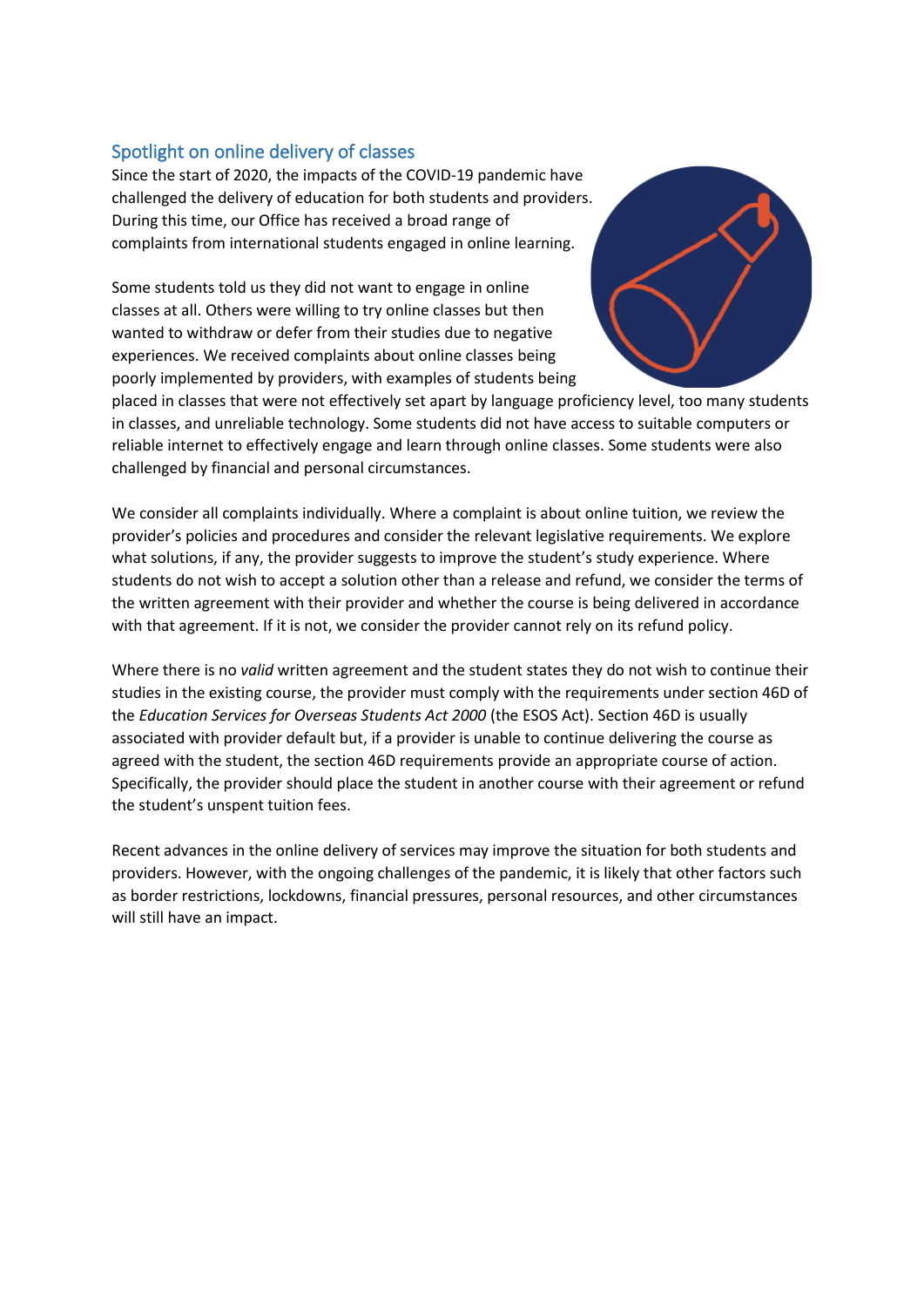# Alert for providers: take care with agents/third party providers accepting funds on your behalf



We received a small number of complaints from international students requesting refunds for pre-paid fees where their visas were refused. While investigating these complaints, providers told us the education agent accepted the fees on behalf of students but did not pass them on to the education providers.

In one case, the education agent was also authorised as a third-party course

provider to deliver the course to the student. The education provider told us they believe the complainant requesting the pre-paid fee be refunded was the education agent, posing as the student.

 Therefore, we could not take further action to confirm these reports. However, we highlight the Our Office is not authorised to investigate the actions of education agents, other than investigating the actions of education providers to ensure their agents act in accordance with standard 4 of the *National Code of Practice for Providers of Education and Training to Overseas Students 2018*. issue here, noting such practices may be of interest to education providers in our jurisdiction.

Education providers may wish to protect themselves against dishonest conduct by:

- checking funds are cleared into suitable accounts before confirming pre-paid fees on the issued Confirmation of Enrolment
- requesting proof of identity from individuals seeking a refund where there is doubt or concern about their identity
- considering a requirement for third-party providers to forward all funds to the CRICOS<sup>1</sup> registered provider in the first instance, to be disbursed on course commencement, and
- checking signed written agreements received from students to ensure agents have not changed their bank account details.

 If you have an experience like this, you may wish to share the details with us. With your permission, we will share your contact information with other providers who contact us about similar concerns. Please contact us a[t overseas.students@ombudsman.gov.au](mailto:overseas.students@ombudsman.gov.au) 

<sup>1</sup> Commonwealth Register of Institutions and Courses for Overseas Students (CRICOS)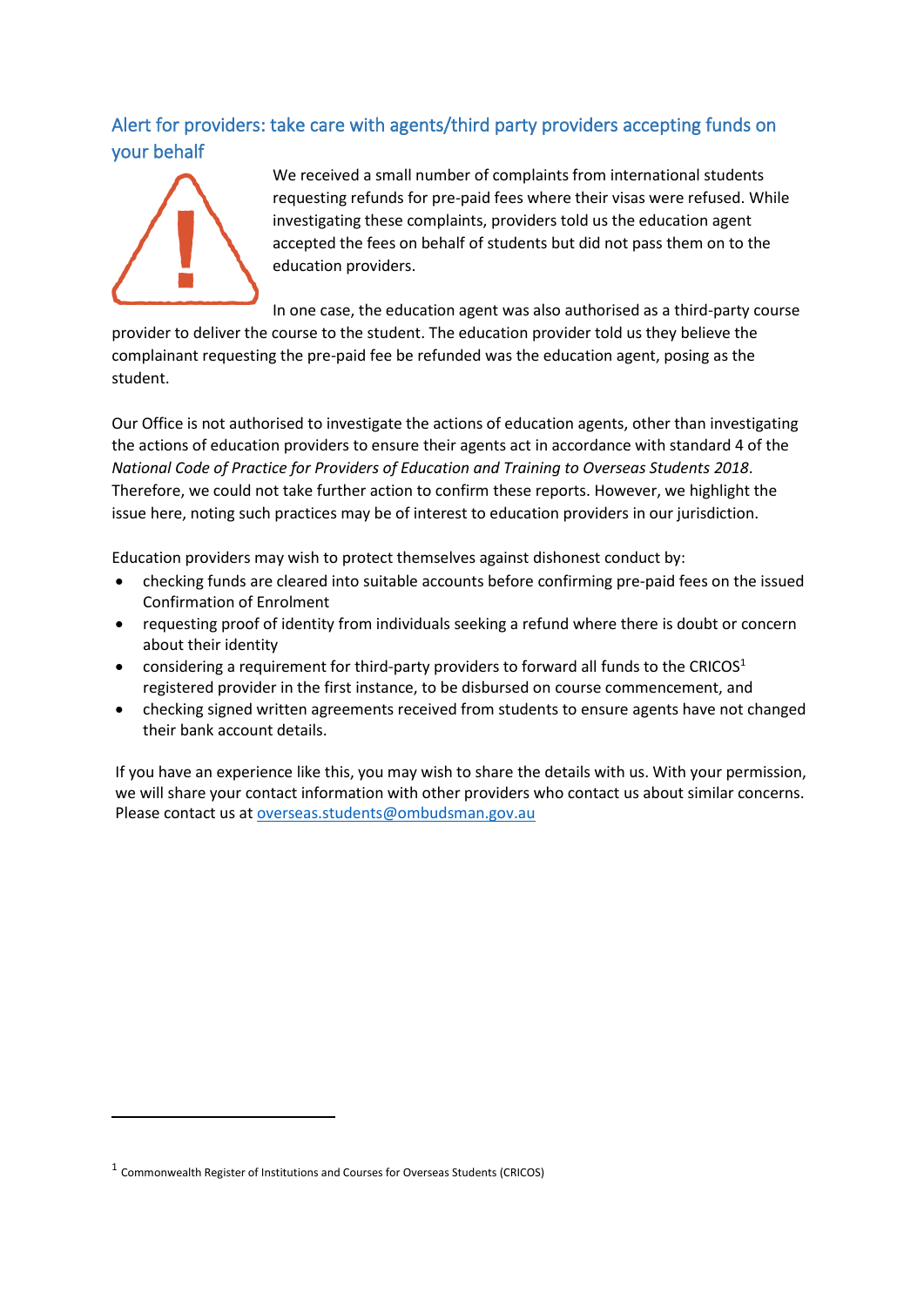# <span id="page-4-0"></span>Case Study

 unmarked assessments and too many students in online classes. A student\* approached our Office when their provider moved from delivering course content face-to-face to online, due to the COVID-19 pandemic. The student found the quality of the course dropped and highlighted concerns with the provider, including technical problems,

 Due to these problems, the student asked the provider to change the due date for payments on their payment plan, and requested a credit amounting to 30 per cent of the cost for the first term of study. The provider denied this request.

The student made a formal complaint to the provider but was not satisfied with the outcome. The student then applied to withdraw from the course, so they could transfer to another education provider. The provider denied their request to withdraw from the course.

 payment fees even though the student did not pay the full instalment amounts on the due dates. they made a request for release, so it refused their request. The provider told us that, when handling their complaint, it considered the student's concerns and explained to the student it would not offer a fee discount because it had already offered them a partial scholarship for the course as compensation for the difficulties they experienced. The provider agreed to a request for a fee instalment plan and had not charged the student late The provider also advised the student did not present an offer letter from a new provider when

We assessed the case and found the student had signed a delivery mode option to change to online classes and were also satisfied the provider gave the student appropriate information about their options, such as a refund of unspent tuition fees.

The provider outlined the additional steps it took in response to the student's complaint, which included:

- revising the student's fee payment schedule
- providing a refund for a missed class
- agreeing to either:
	- o suspend or defer the student's course for a fee until face-to-face classes resumed
	- $\circ$  reduce the outstanding fee by 50 per cent, and on payment of this fee, process a request for cancellation of enrolment and release from studies. A copy of the academic transcript would also be provided.

Our assessment found the provider had followed its policies and procedures and engaged with the student in good faith to try to resolve their complaint.

It appears the student did not understand the actions the provider took and suggested to resolve the complaint, which contributed to a complaint being raised with our Office. Once we considered the actions and explained them to the student, they accepted a resolution was available and agreed to finalise the complaint.

\*De-identified for privacy purposes.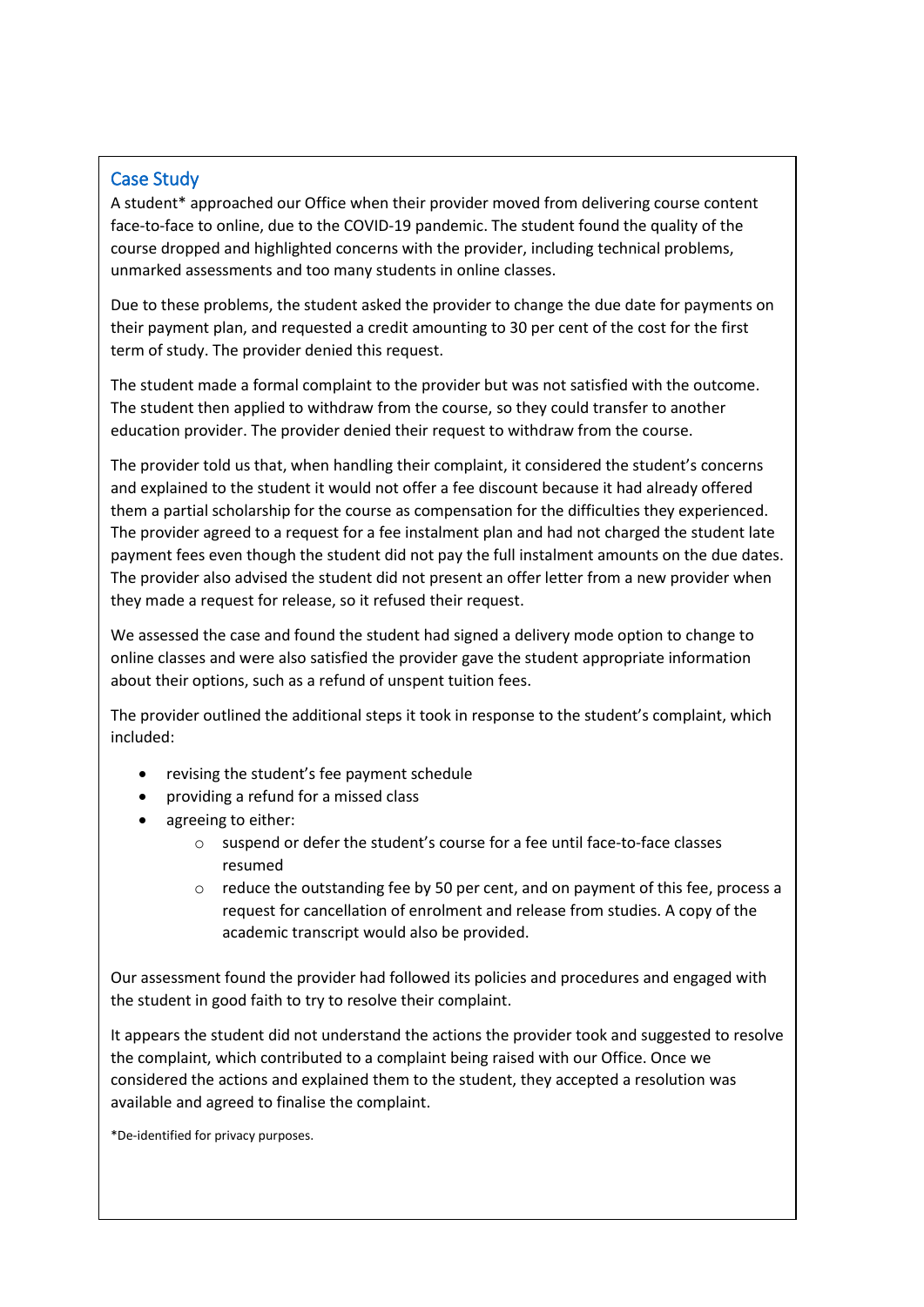## <span id="page-5-0"></span>New website publications

We recently added new guidance material for education providers on our website. Two new factsheets provide information on:

- *How to deliver an effective apology*
- *Finalising investigations: information for providers on implementing our views.*

Click on this link for more information **Factsheets - Commonwealth Ombudsman** 

#### <span id="page-5-1"></span>Better Practice Complaints Management workshops

Part of our Office's role is to provide support to education providers to develop and implement best practice approaches to complaint handling.

We can do this via a 3-hour interactive workshop on complaint management conducted at your premises or online. Ideal workshop groups are 12 to 20 participants and include staff who are directly involved in considering complaints, administrative staff who receive complaints, and staff who deal with complainants while their complaint is being considered.

If your organisation would like to schedule a workshop during 2021 or 2022, please contact us at [overseas.students@ombudsman.gov.au.](mailto:overseas.students@ombudsman.gov.au) In your email, please provide an estimate of the number of staff who would like to attend the workshop.